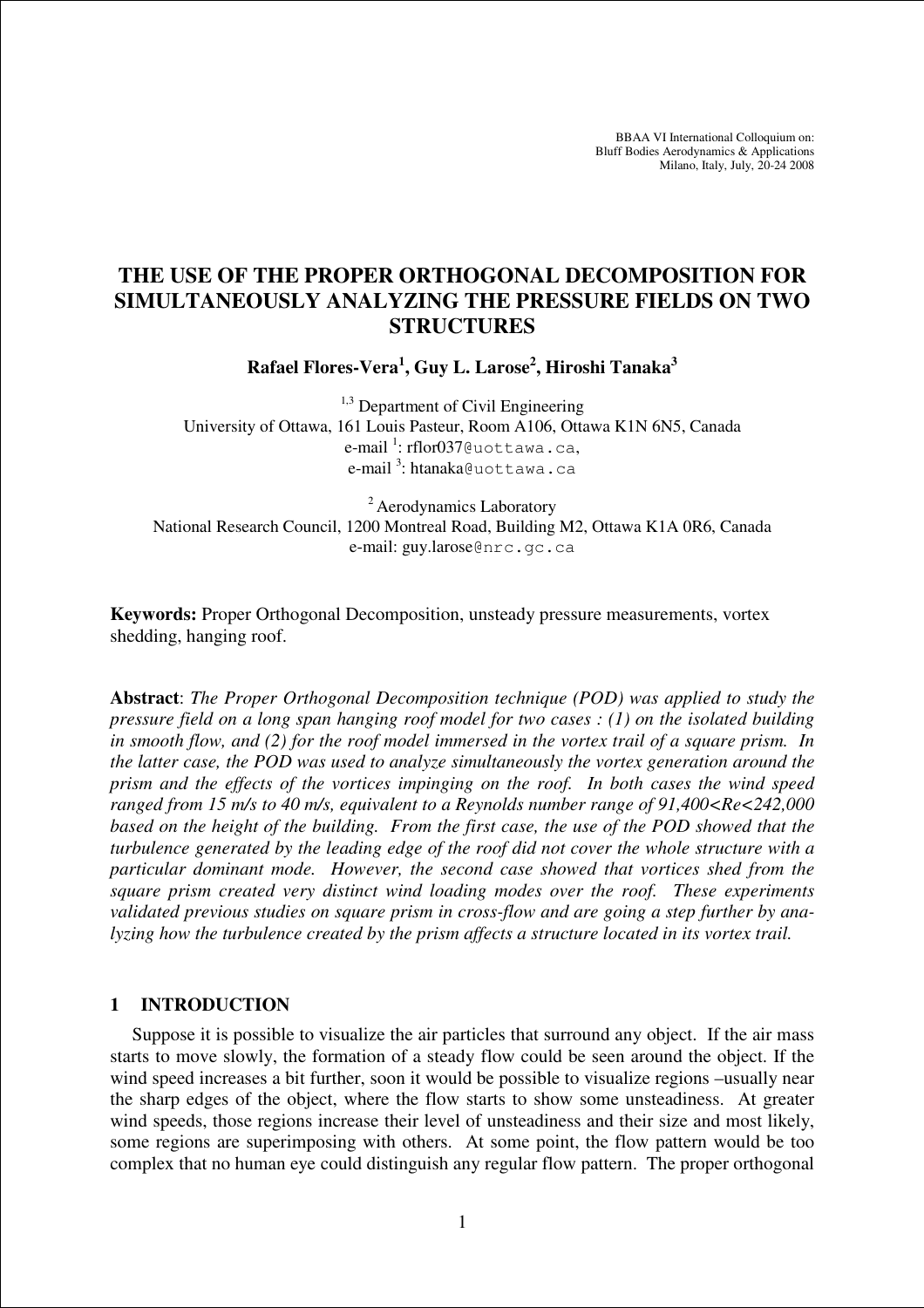decomposition technique (POD) has been used to extract flow patterns (also called structures or modes) from turbulent flows to help the study of various phenomena. The physical meaning of each structure is still a topic of debate, but in many instances, certain modes strongly suggest the representation of aerodynamic phenomena, such as fluctuating lift and drag forces due to vortex structures.

Several applications of the POD used to analyze wind loads on structures can be found in the literature. The wind flow around rectangular prisms is studied in Refs. [1] and [2]. Both papers show how the POD extract mode shapes that describe with high accuracy the vortex shedding phenomena as well as the fluctuating drag forces in high-rise buildings. The POD has also been studied in Refs. [3] and [4] for the case of low-rise buildings where the description of the pressure field on the roof is of major importance.

The present work shows a combination of the previous cases, i.e., the POD is used to analyze the dynamic pressure distribution on a hanging roof model when it is immersed in a smooth flow with low turbulence and also when it is immersed in the vortex trail of a square prism. Simultaneous pressure measurements on the roof model and the square prism were performed, allowing the application of the POD for both, the square prism and the roof model at the same time.

#### **2 THE ROOF MODEL AND THE EXPERIMENTAL CONDITIONS**

It was required to study the dynamic pressure field over the hanging roof of a sports facility. A rigid model was built in acrylic at a geometrical scale of 1:200. The footprint of the model covered approximately a square area of 50 cm per side. The height at the centre of the model was 11.6 cm. It should be noted that the vertical wall in the XZ-plane (see Figure 1) over passed the parabolic edge, which brought a slight asymmetry to the building and in the resulting surface pressure field.



Figure 1 Roof model configuration (left). The roof model and the square prism inside the wind tunnel (right)

The model was tested in the Pilot Wind Tunnel of the National Research Council Canada. The tunnel has a nozzle that is 1.0m-wide and 0.8m-high. The air in the test section travels from the upstream nozzle to a downstream collector. The test section has larger dimensions than the nozzle forming a large plenum. The model was placed 70 cm downstream of the nozzle. Two configurations were studied: 1) the roof model immersed in smooth flow, and 2) the roof model immersed in the vortex trail of a square prism. For configuration 2, a square prism of 10 cm per side was located horizontally between the nozzle and the roof model. Figure 1 (right) shows a view of the model and the square prism inside the wind tunnel.

Unsteady pressure measurements were carried out at 44 pressure taps, 32 of them on the surface of the roof and 12 around the mid-section of the prism. The sampling frequency was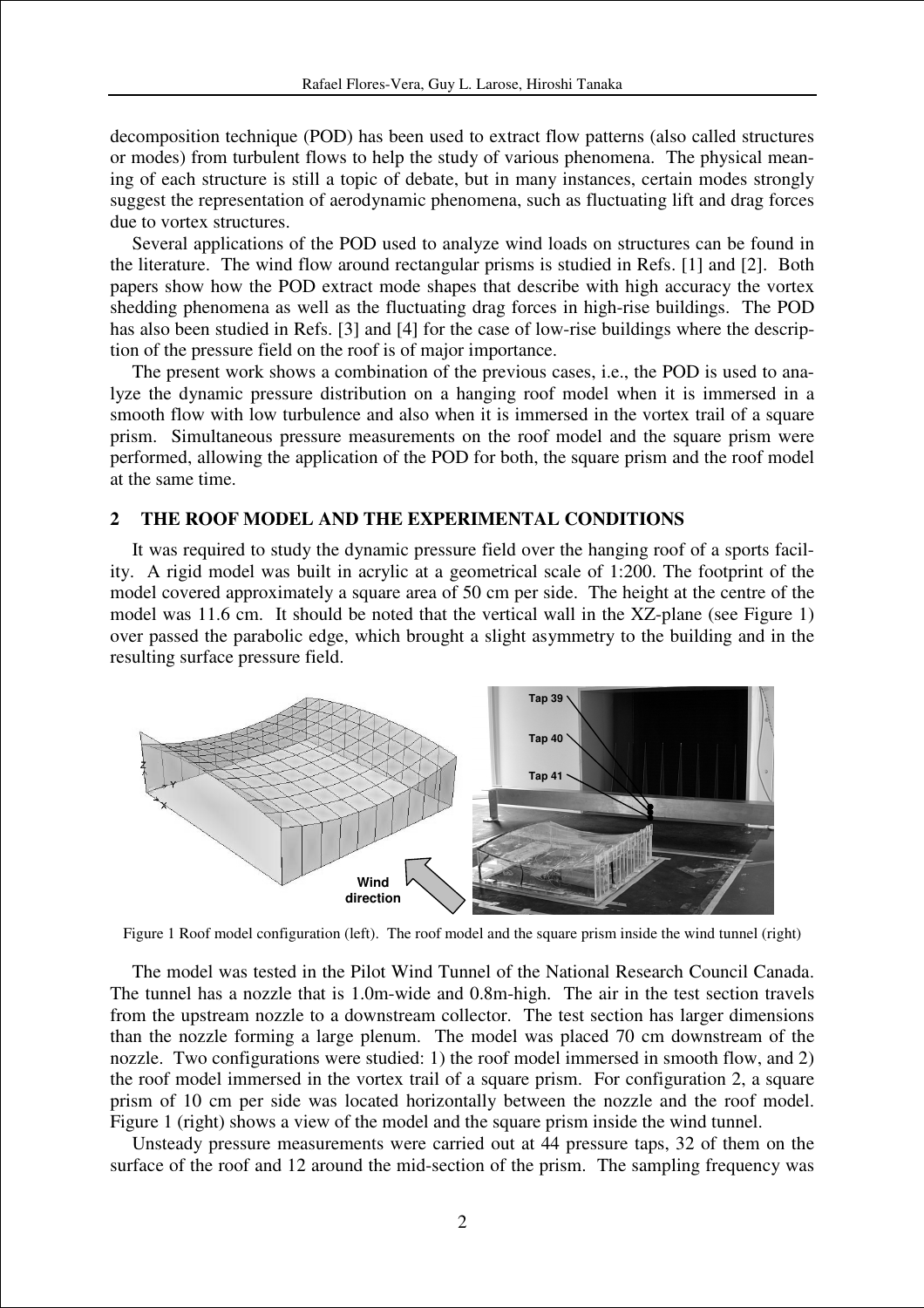set to 400 Hz for a sampling time of 90 seconds. Corrections for the tubing frequency response and time delay between channels were made using the method described in Ref. [5]. A single orientation of the roof was studied with velocities ranging from 15 to 40 m/s. The square prism was located in three vertical positions at 5, 10 and 15 cm from the floor of the wind tunnel.

#### **3 ROOF MODEL IMMERSED IN SMOOTH FLOW**

The mean pressure coefficients obtained during this study were found to be similar in magnitude and shape to the values reported in Ref. [3] for flat rectangular roofs. As it is commonly observed for bluff body shapes, higher suction values occur near the leading edge, Figure 2 (left) in the separation bubble.



Figure 2 Iso-contour of mean pressure coefficients (left) and root mean square of pressure coefficients (right).

The root mean square value (RMS) of the pressure coefficients is an indicator of the level of unsteadiness in the flow field thus turbulence level, Figure 2 (right). There is a very important difference between the RMS values reported here and those reported in Ref. [3], the former are much lower than the latter. The levels of turbulence of the oncoming flow should be mainly responsible for this difference. Other factors could be attributed to the curved shape of the hanging roof which promote reattachment and to the models' surface roughness.

Since the turbulence levels obtained for the hanging roof are small, it is assumed that the characteristics of the turbulence observed is mainly local, i.e., the eddies created by the leading edge are small and/or do not travel coherently along the roof. Consequently the POD is unable to detect a dominant mode.

#### **4 ROOF MODEL IMMERSED IN THE VORTEX TRAIL OF A SQUARE PRISM**

It was observed for this configuration that the vortices shed from the square prism create dominant modes on the prism itself and on the roof model. The vortex shedding phenomena concentrates most of its energy at a specific frequency, which can be estimated very accurately in dimensionless form by the Strouhal number, Ref. [6]. The eigenvalues obtained from the POD are indicators of the amount of energy related with every mode. The cumulative distribution of eigenvalues is shown in Figure 3 and a thorough identification of the vortex impact on the roof will be presented in the full paper.